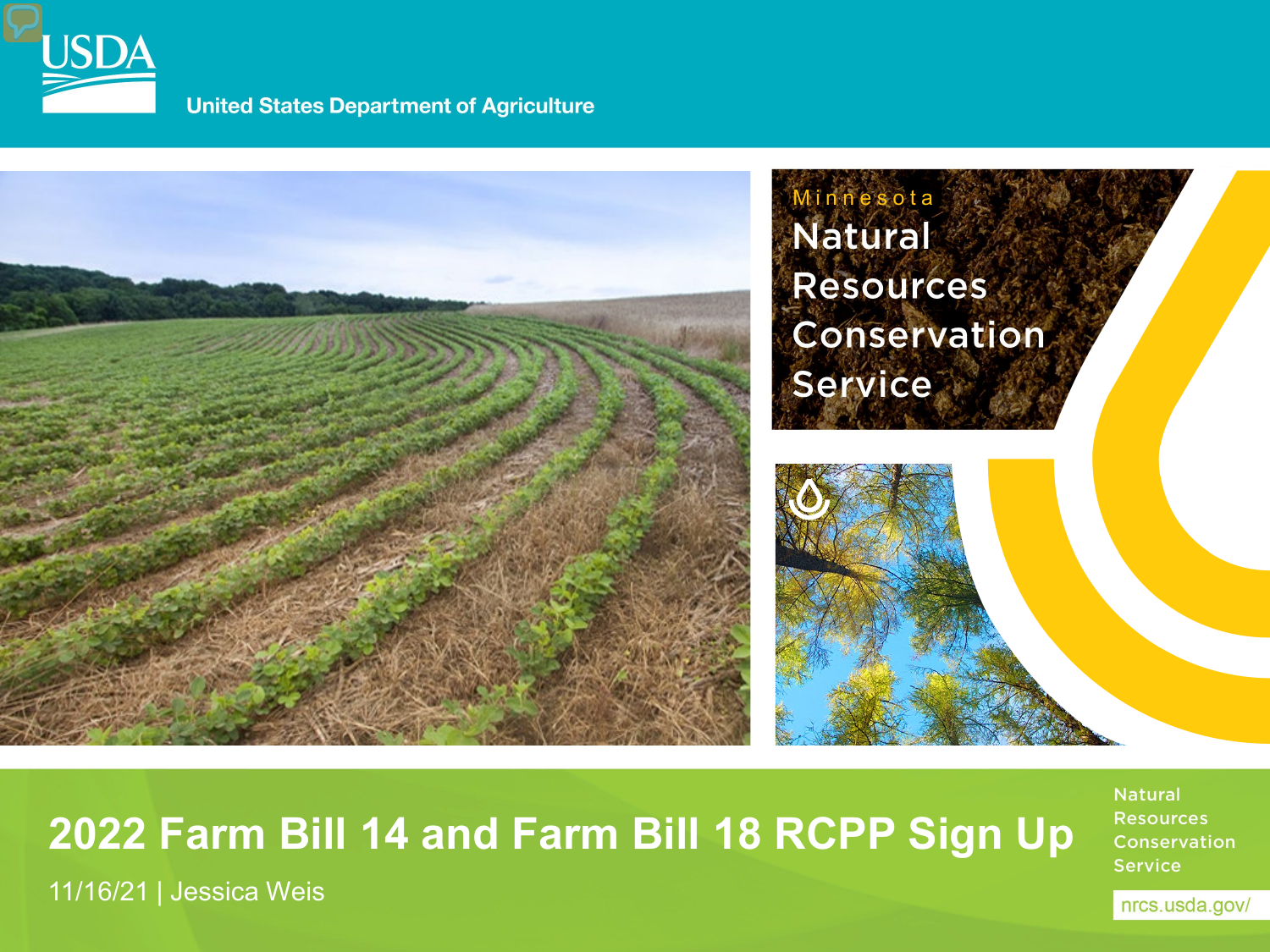

# **RCPP Agenda**



- **MN Bulletin**
- **Important Dates**
- **Guidance Documents**
- **FA Funds**
- **TA Funds**
- **TA Responsibilities**

**Natural Resources** Conservation **Service** 

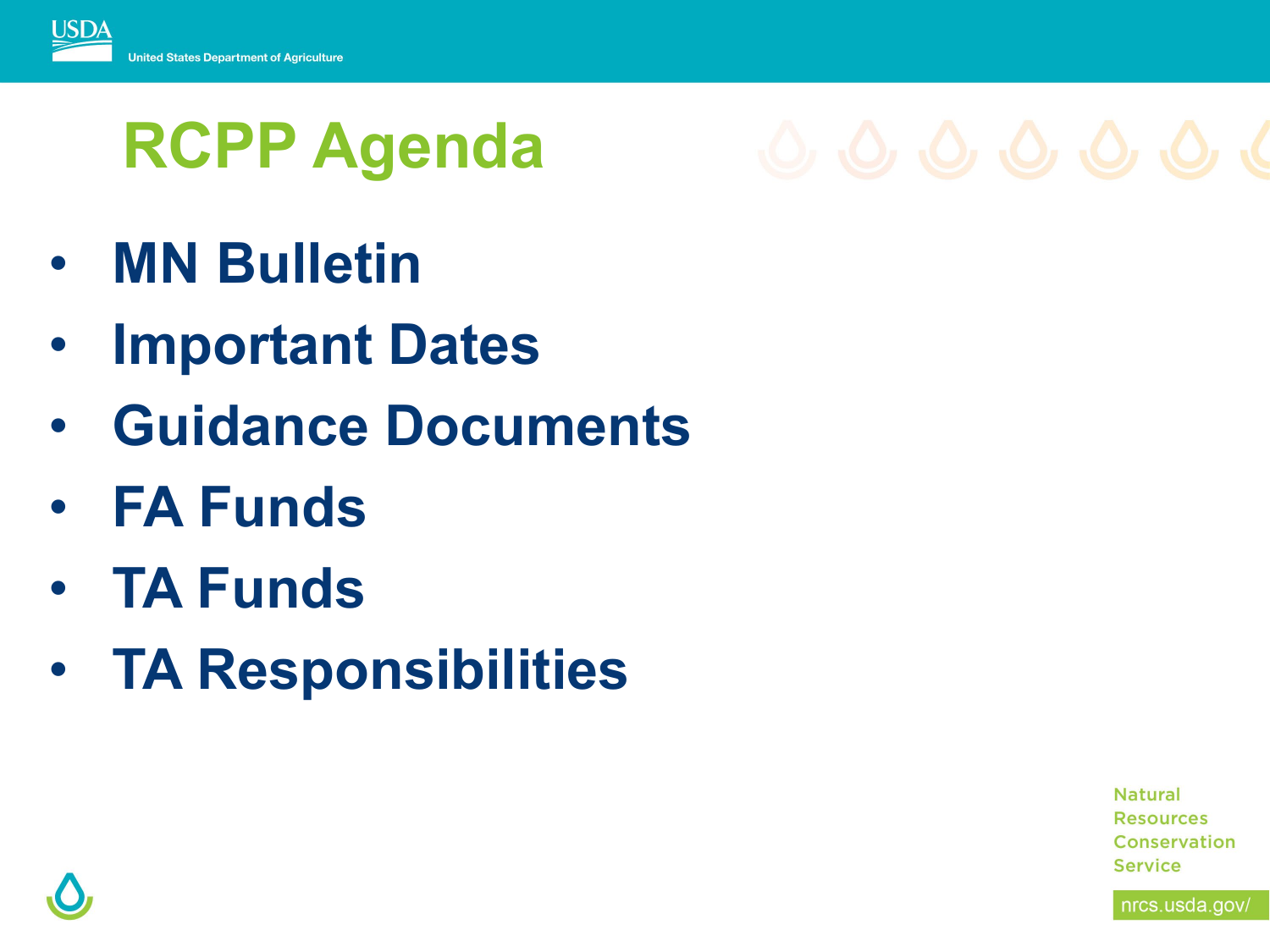

## **MN Bulletin**



- **MN Bulletin 300-22-09: Guidance for Implementation of FY22 RCPP Land Mgt Contracts for MDA-Irrigation Partnership to Protect Groundwater**
	- Emailed April 28, 2022

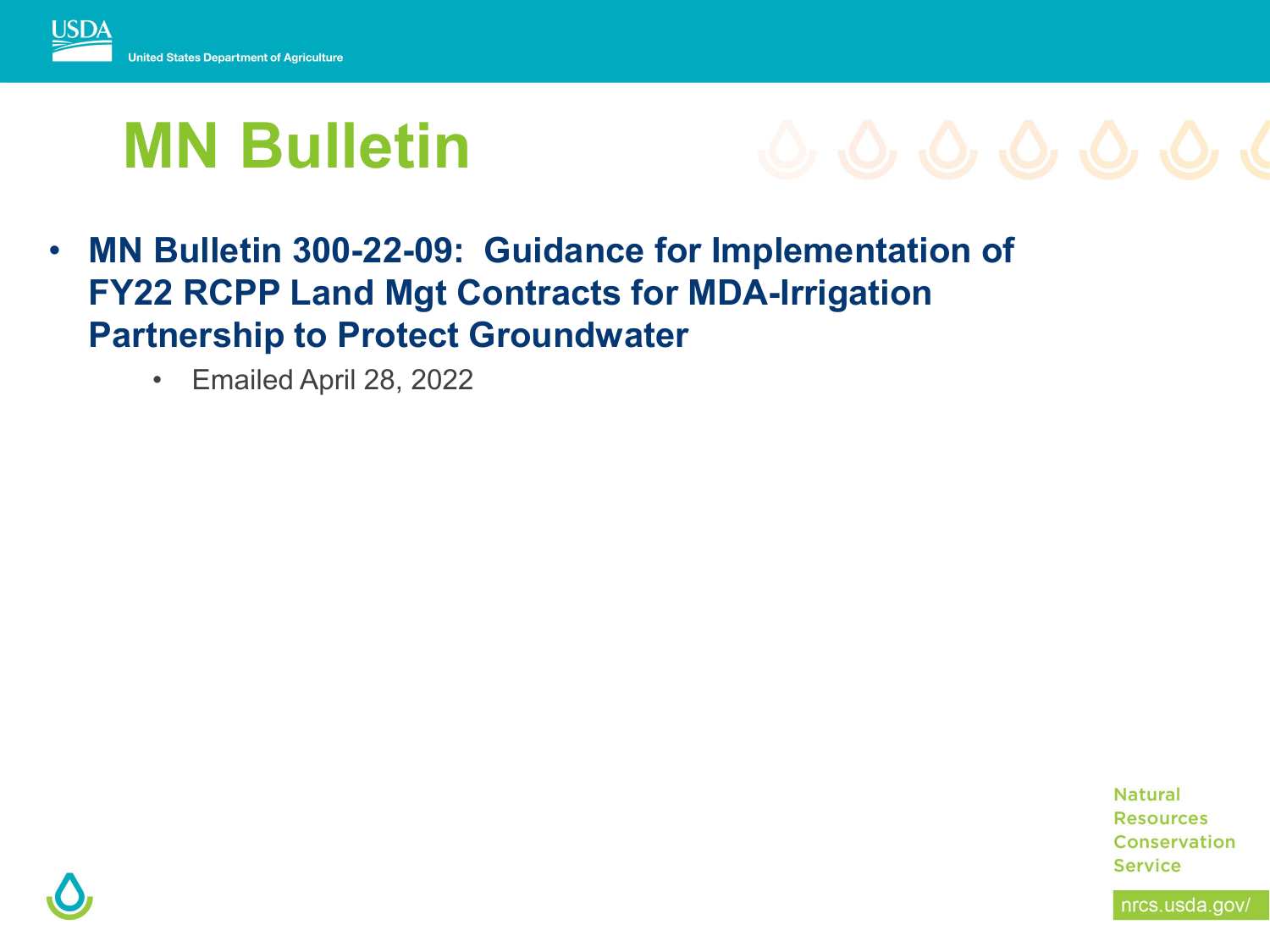

## **Important Dates – Program Delivery Schedule**

- **Sign up May 5 – June 17, 2022**
- **Farm Business Management Letter – June 17, 2022**
- **Prioritization Worksheet – June 21, 2022**
- **Assessment and Ranking Deadline – July 15, 2022**
- **Application Pre-Approvals/Intent – July 20, 2022**
- **Application Approvals – August 12, 2022**
- **Contract Obligation Deadline – September 2, 2022**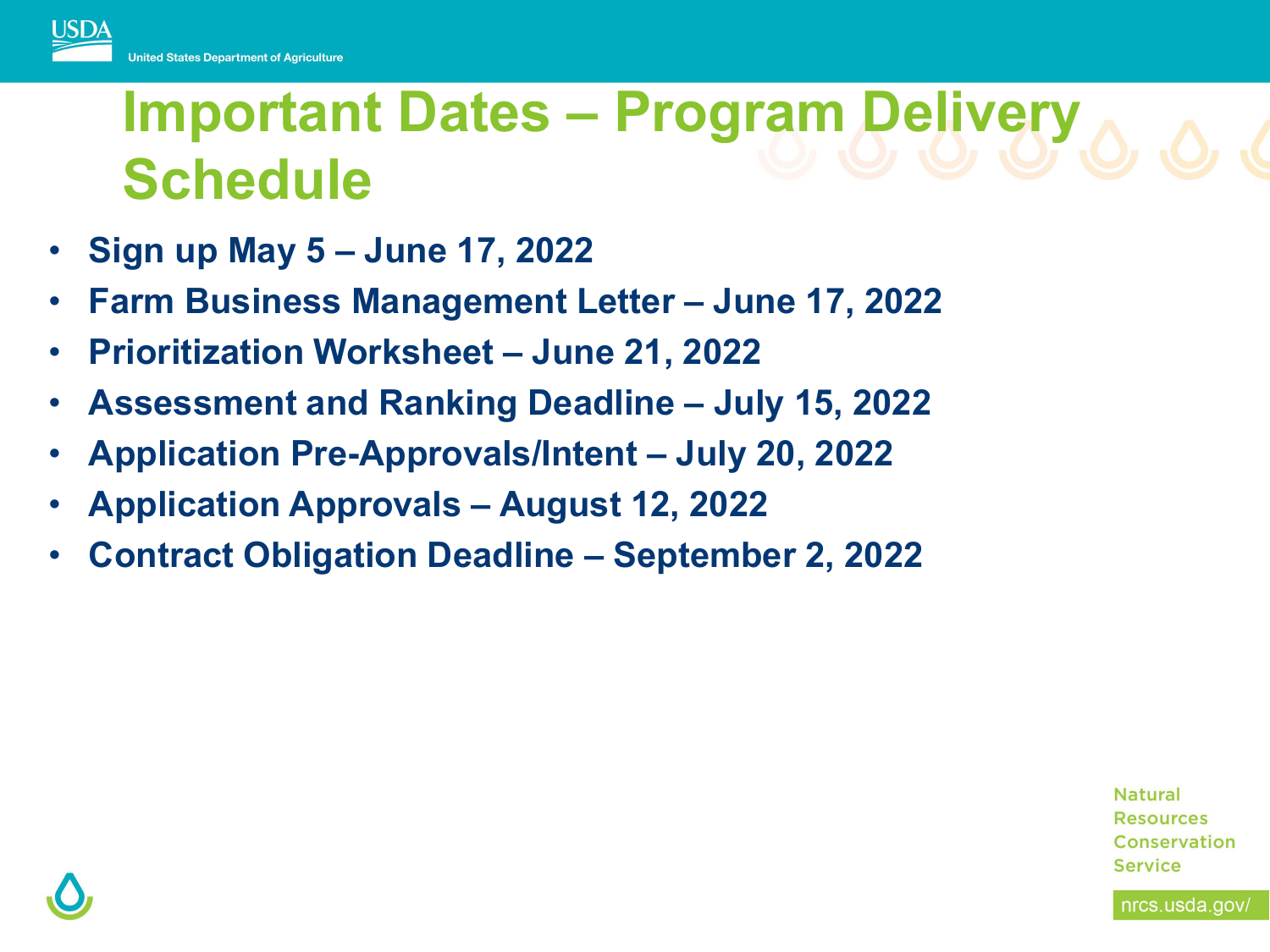

# **Guidance Documents**  $\circ$   $\circ$   $\circ$   $\circ$   $\circ$   $\circ$   $\circ$

## • **RCPP Land Management - #2365 MDA IPPGW - All [Documents \(sharepoint.com\)](https://usdagcc.sharepoint.com/sites/nrcs_minnesota/intranet/mnh/programs/fap/MNRCPP18/Project%20Guidance%20Materials/Forms/FB2018%20MN%20Projects.aspx?id=%2Fsites%2Fnrcs%5Fminnesota%2Fintranet%2Fmnh%2Fprograms%2Ffap%2FMNRCPP18%2FProject%20Guidance%20Materials%2F%232365%20MDA%20IPPGW&viewid=9b8d01a6%2D370e%2D460b%2D83dc%2D1544bcde3c02)**

| USDA<br><b>United States</b><br><b>Department of</b><br><b>RCPP Land Management</b><br><b>Agriculture</b><br>Natural Resources Conservation Service |                                                         |                                                  |                       |                                                                             |
|-----------------------------------------------------------------------------------------------------------------------------------------------------|---------------------------------------------------------|--------------------------------------------------|-----------------------|-----------------------------------------------------------------------------|
| Home                                                                                                                                                | $+$ New $\vee$<br>$\overline{\uparrow}$ Upload $\vee$   | $\Box$ Edit in grid view<br>$\mathfrak{S}$ Share | © Copy link<br>÷      |                                                                             |
| Project Contract Guidan                                                                                                                             |                                                         |                                                  |                       |                                                                             |
| Partner Project Agreeme                                                                                                                             | Project Contract Guidance Materials > #2365 MDA IPPGW & |                                                  |                       |                                                                             |
| RCPP LMR Payment Inbox                                                                                                                              | Name $\vee$                                             |                                                  | $+$ Add column $\vee$ |                                                                             |
| RCPP Notice of Funding                                                                                                                              | 2022                                                    |                                                  |                       |                                                                             |
| RCPP LMR Modification                                                                                                                               | ۱a<br>2365_IPPGW_Map.pdf                                |                                                  |                       |                                                                             |
| Edit                                                                                                                                                |                                                         |                                                  |                       | <b>Natural</b><br><b>Resources</b><br><b>Conservation</b><br><b>Service</b> |
| п                                                                                                                                                   |                                                         |                                                  |                       | وتعارض المتحارب المتحديث                                                    |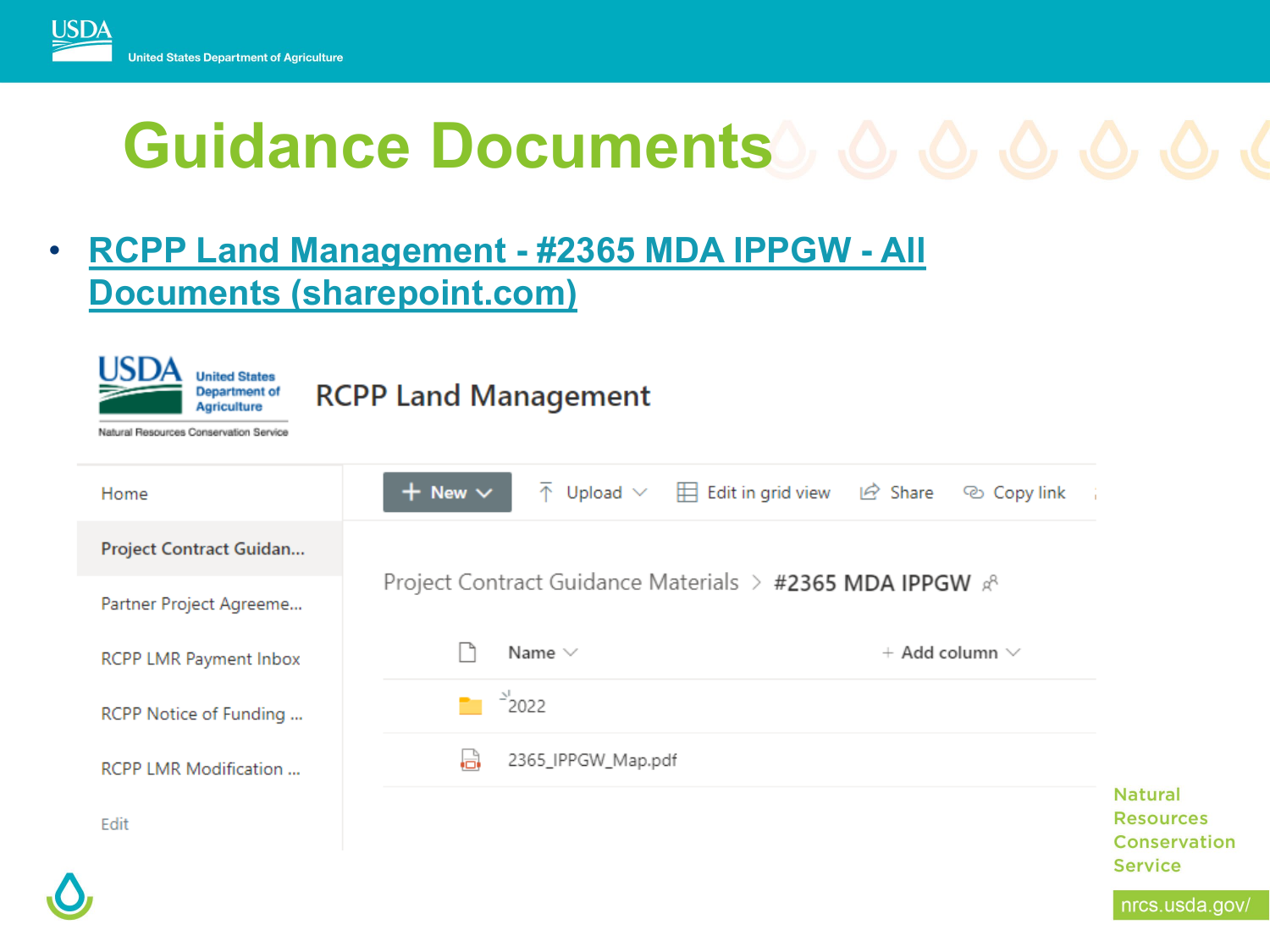

# **Guidance Documents**  $\circ$   $\circ$   $\circ$   $\circ$   $\circ$   $\circ$   $\circ$

- **RCPP Land Management - #2365 MDA IPPGW - All [Documents \(sharepoint.com\)](https://usdagcc.sharepoint.com/sites/nrcs_minnesota/intranet/mnh/programs/fap/MNRCPP18/Project%20Guidance%20Materials/Forms/FB2018%20MN%20Projects.aspx?id=%2Fsites%2Fnrcs%5Fminnesota%2Fintranet%2Fmnh%2Fprograms%2Ffap%2FMNRCPP18%2FProject%20Guidance%20Materials%2F%232365%20MDA%20IPPGW&viewid=9b8d01a6%2D370e%2D460b%2D83dc%2D1544bcde3c02)**
	- Guidance Document
	- Farm Business Management Letter
	- Workload Prioritization Worksheet
	- Payment schedule
	- Map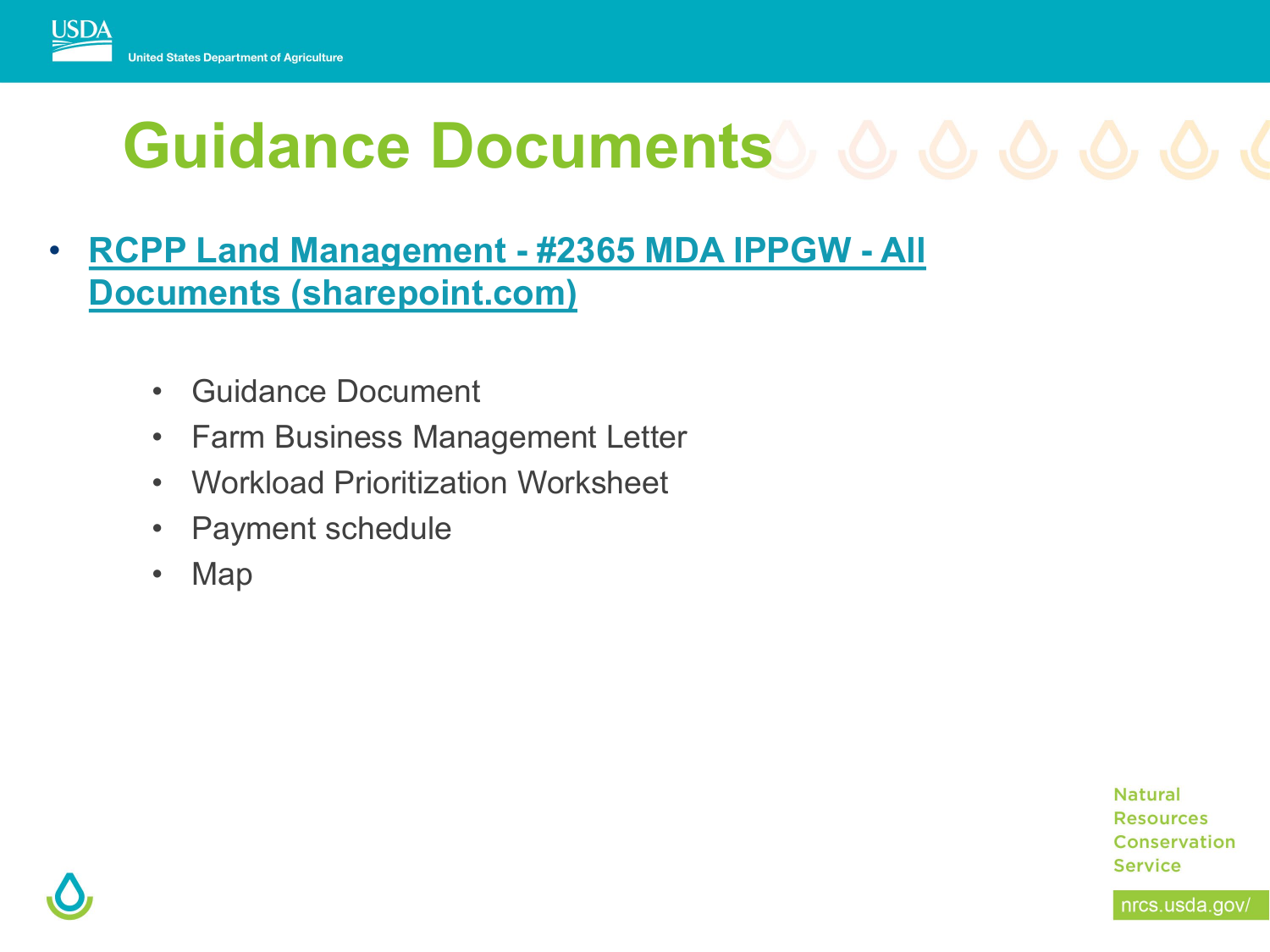

# **Guidance Documents**

#### • **Guidance Document**

- 20 eligible counties:
	- Becker, Benton, Cass, Dakota, Douglas, East Otter Tail, Grant, Hubbard, Kandiyohi, Meeker, Morrison, Pope, Sherburne, Stearns, Stevens, Swift, Todd, Wadena, West Otter Tail, and Washington

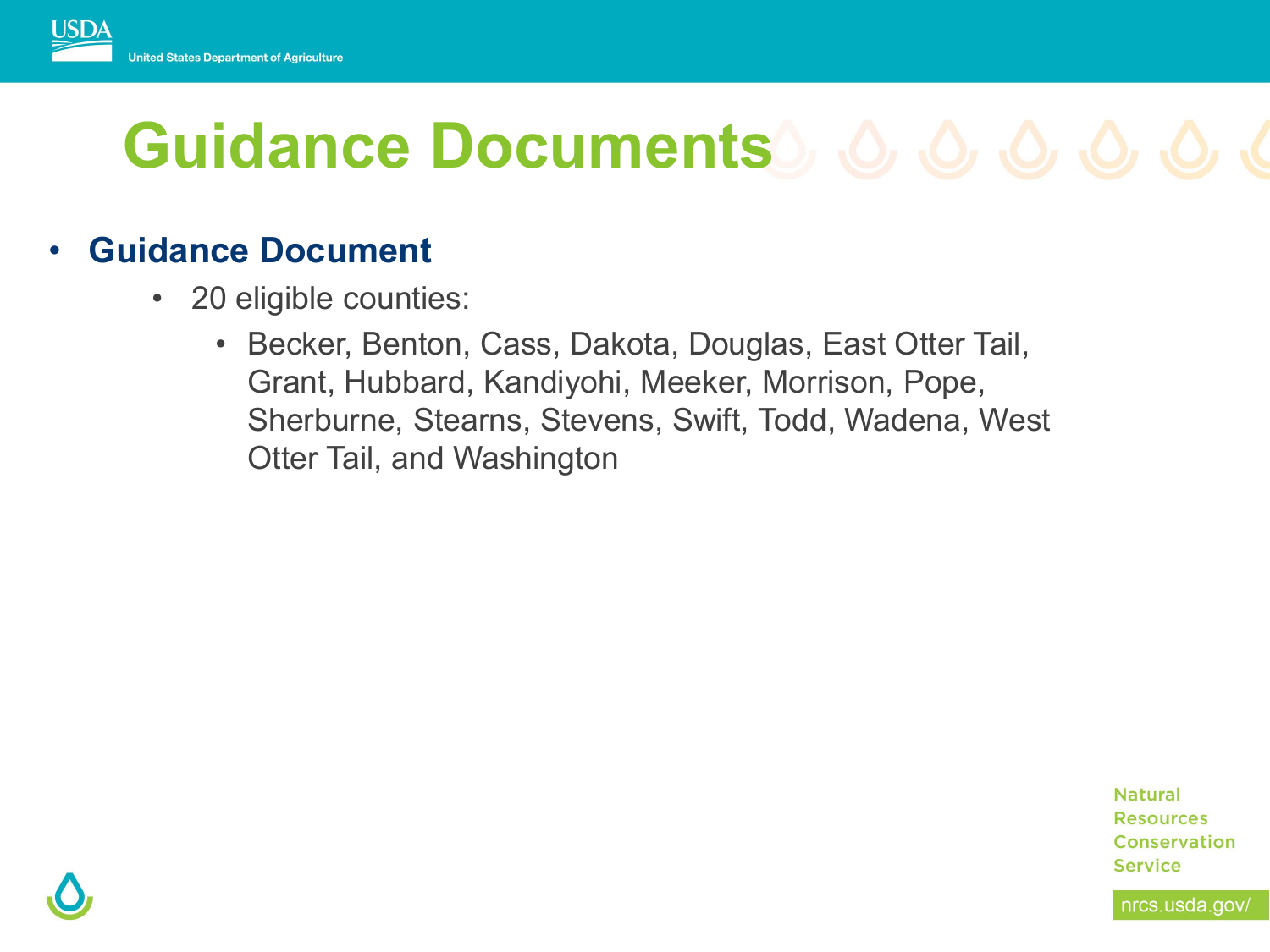

# **Guidance Documents**  $\circ$   $\circ$   $\circ$   $\circ$   $\circ$   $\circ$   $\circ$

#### • **Guidance Document**

- Payment caps
	- For example: The payment cap for 449 regardless of what scenarios are selected over the life of the contract is \$6,900.00. This means that all \$6,900.00 could be scheduled in one year or up to three years.
	- Reminder, Intermediate or Advanced IWM needs to be scheduled at some point even if the payment cap has been met. This follows the prioritization worksheet.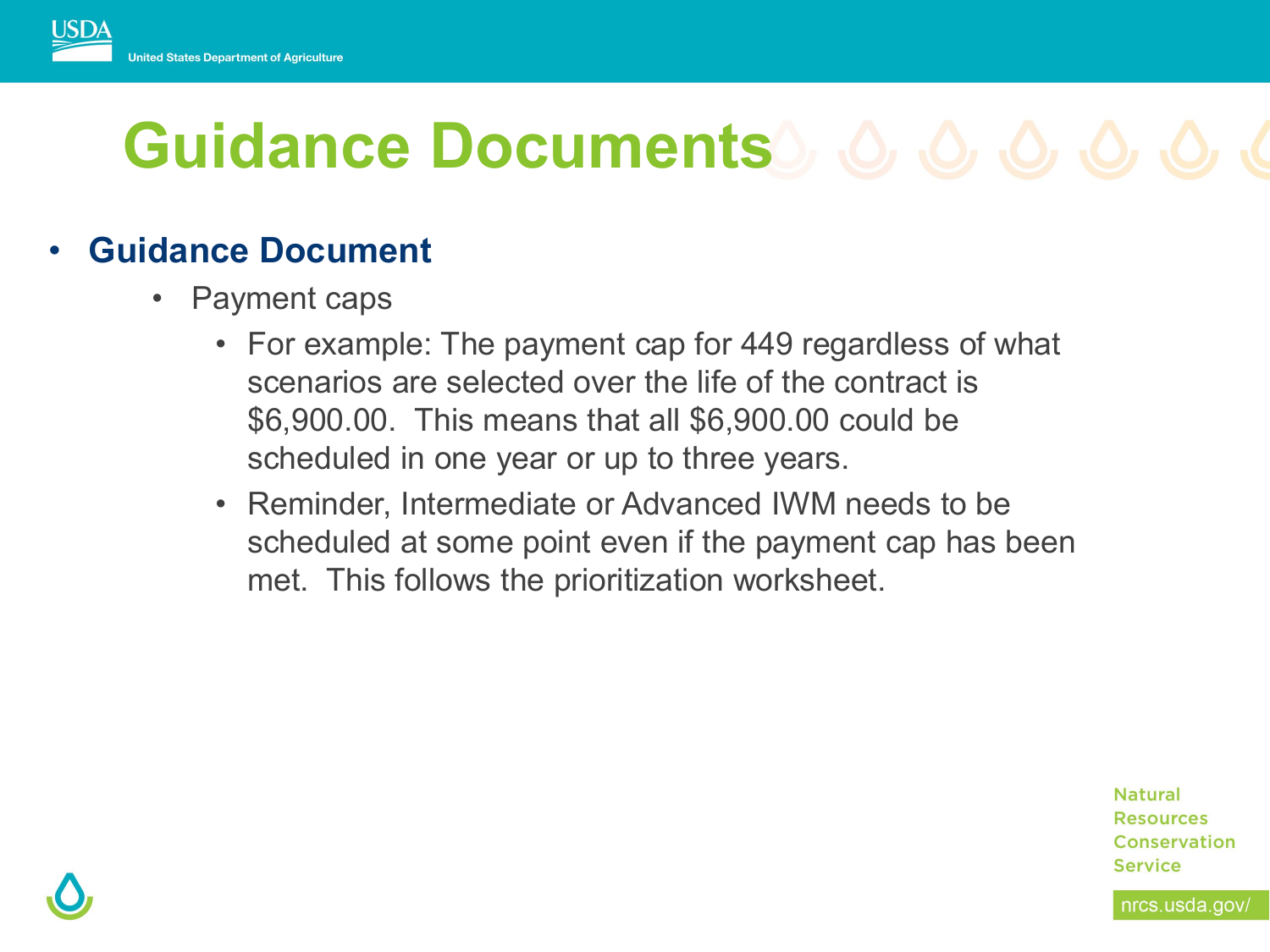

# Guidance Documents **6, 6, 6, 6, 6, 6**

#### • **Guidance Document**

- Applicability
	- When scheduling 442 and/or 449 irrigation history requirements apply. The land must be irrigated 2 of the last 5 years. (Note: Irrigation waivers may be considered)
	- Management practices 329, 340, 345, and 590 are only eligible on irrigated land where 442 and/or 449 is scheduled.
	- Exception: Scheduling 442 and/or 449 is not a requirement when planning the following supporting practices on adjacent non-irrigated land. 351, 372, 374, 430, 441, 533, 642

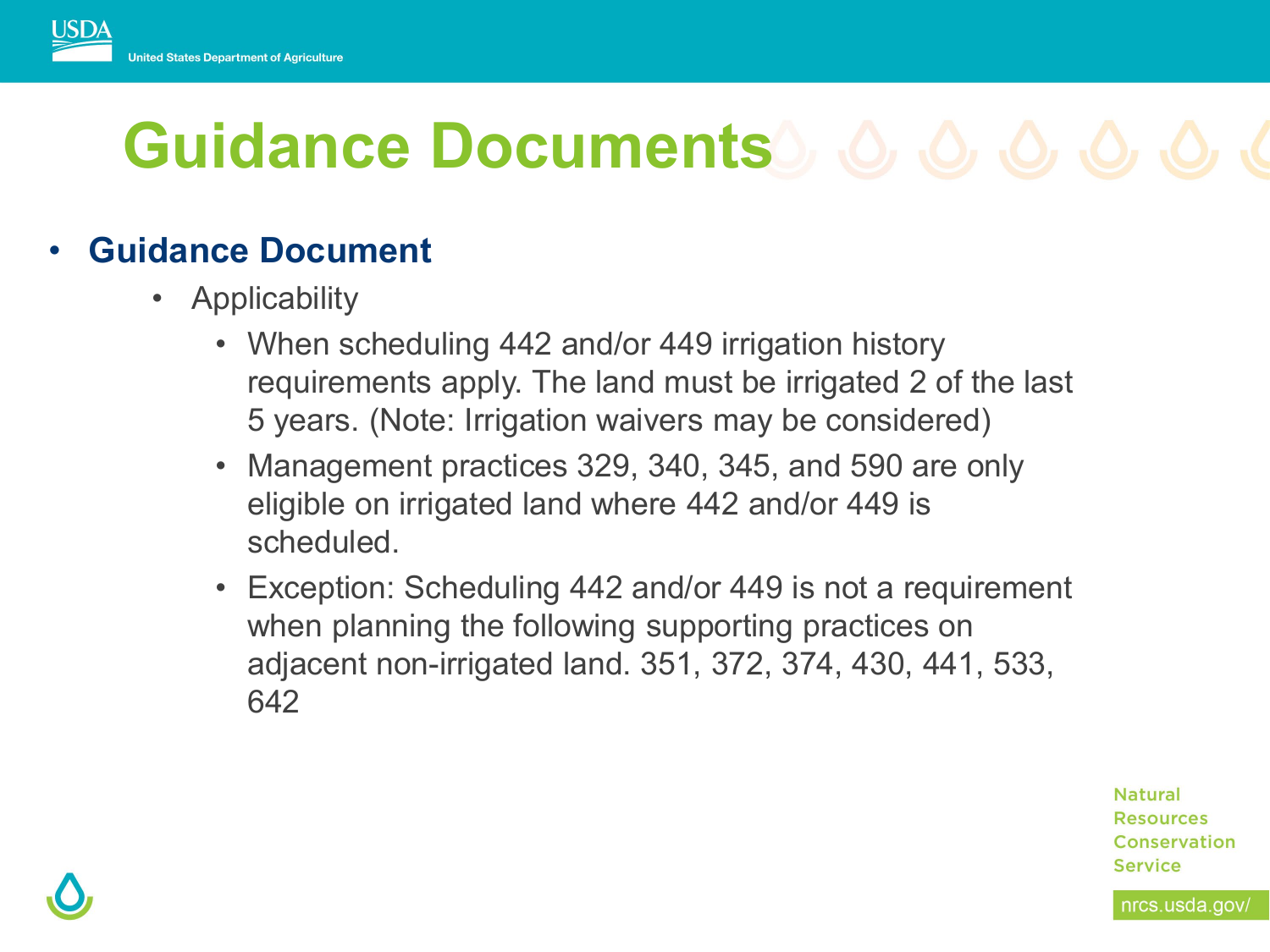

## **FA Funds**

## • **Total \$2,457,350.00**

- $\cdot$  2022 \$784,850.00
- $\cdot$  2023 \$1,224,850.00
- $\cdot$  2024 \$447,650.00

**Natural Resources** Conservation **Service** 

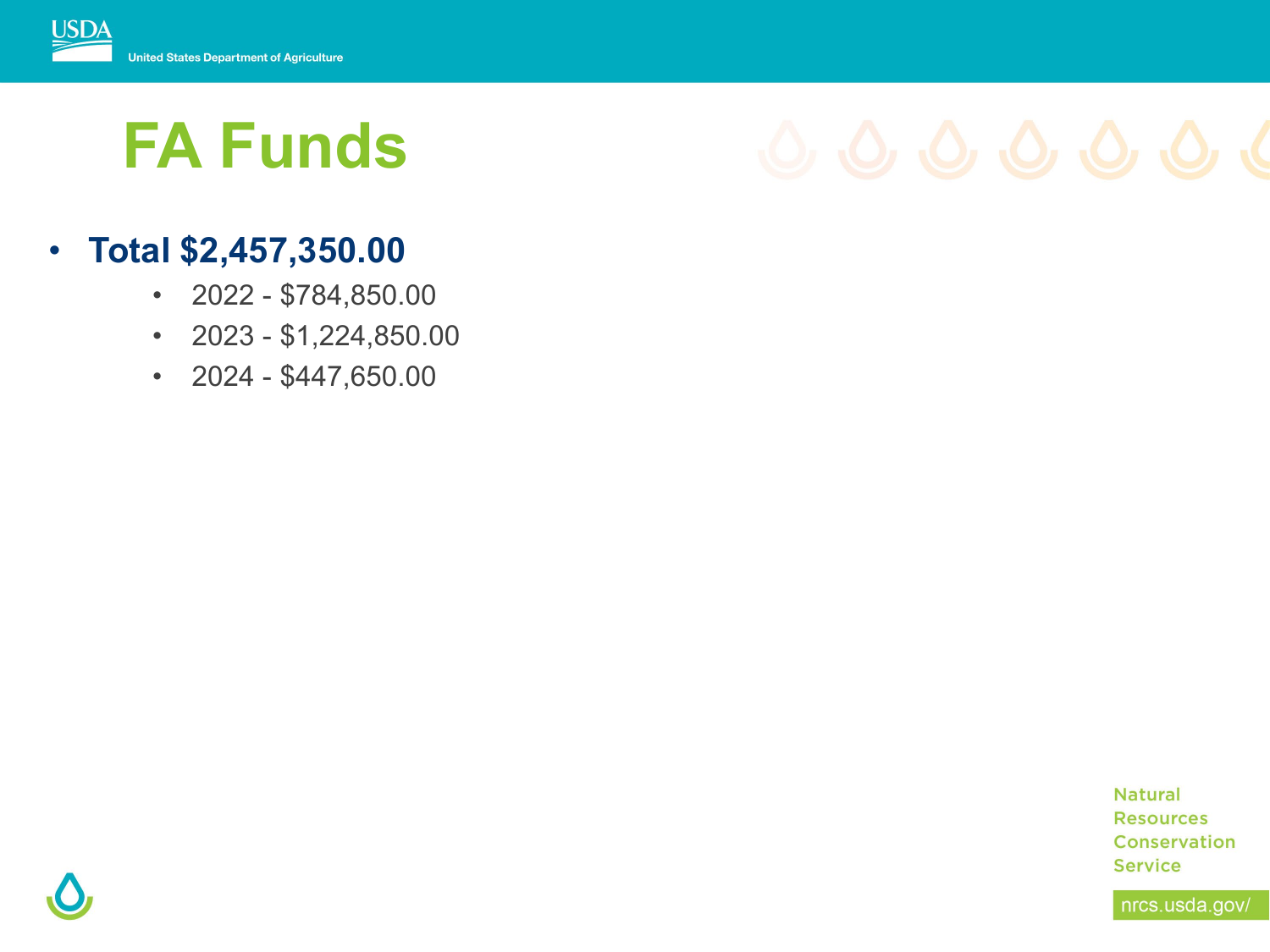

## **TA Funds**

- **TA-E Partner - \$245,735 (7%)**
- **TA-I Partner - \$491,470 (14%)**
- **TA-I NRCS - \$315,945 (9%)**

**Natural Resources Conservation Service** 

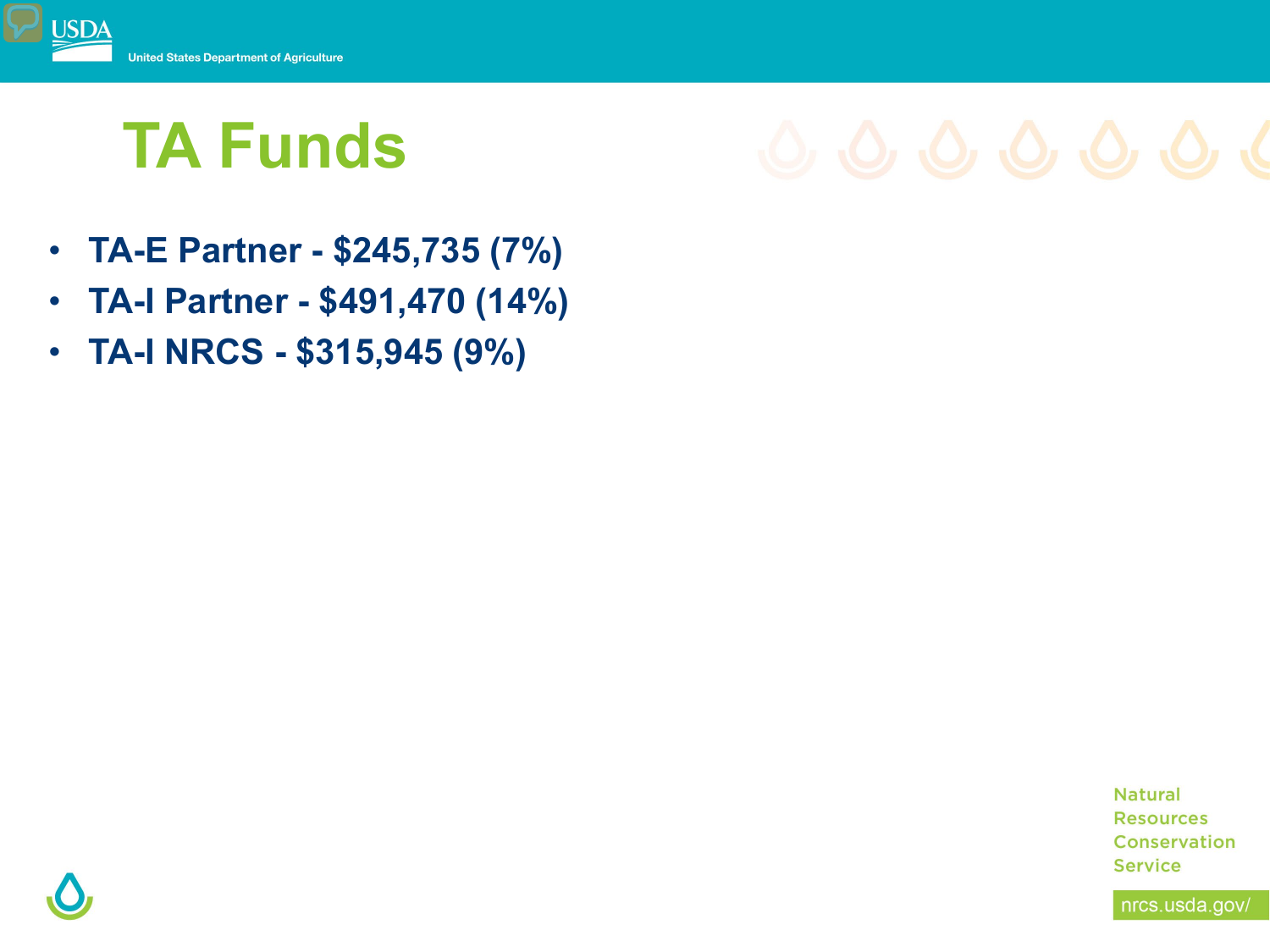## **TA Crosswalk**



**Natural Resources** Conservation **Service**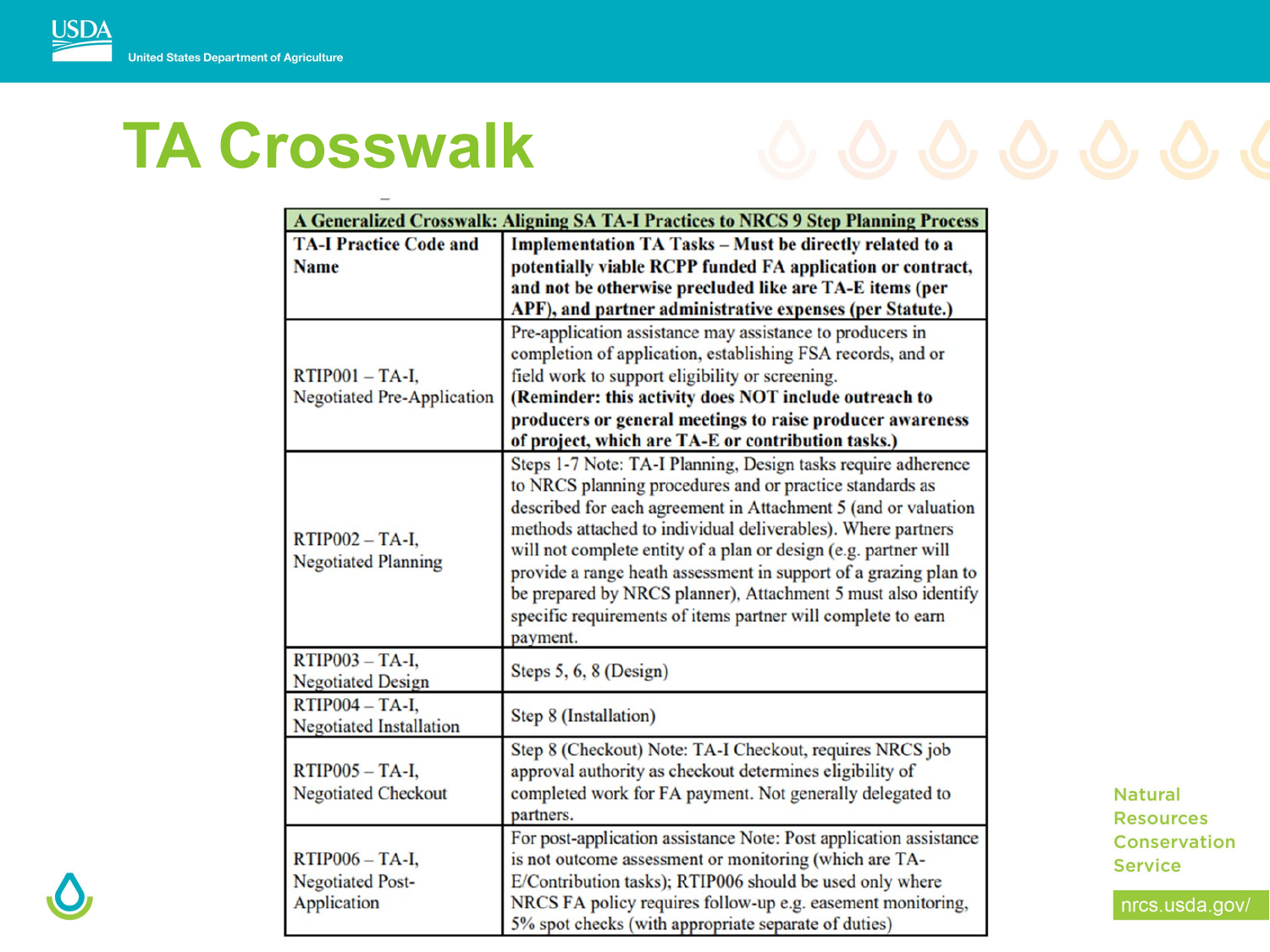

# **TA Responsibilities**

## • **TA-I Partner (14%)**

- o RTIP001 TA-I, Negotiated Pre-Application
	- This service including travel and staff time is being conducted by the lead partner and supporting partners to follow up on TA-E outreach activities. Pre-Application activities includes meeting and discussing with producers their ag operation goals, if they are located in the geographic scope of the project, if their goals fit RCPP project #2365, and to help establish FSA records, eligibility and/or screening. The goal of pre-application is to receive from an eligible producer a signed NRCS-CPA-1200 RCPP Application. The partner will be able to provide the NRCS a list of producer names and addresses that they have worked one-on-one with to determine if they fit the project and when a NRCS-CPA-1200 is signed, tie an application number to the producer name and address.
- o RTIP002 TA-I, Negotiated Planning
	- Conservation Planning steps are described in the National Planning Procedures Handbook (NPPH) linked above.
	- Conservation planning Steps 1 7 will be tied back to an NRCS-CPA-1200 RCPP application number with an eligible project participant.
	- Negotiated Planning is a service that is being provided by the lead partner through their supporting partners' certified conservation planners to coordinate conservation planning with eligible project producers.
	- The final product will include an assessment of the benchmark conditions, natural resource assessments and models, conservation notes, final conservation plan and map, or other NRCS approved products that lead to a conservation plan identified in the NPPH.
	- The District Conservationist will review and concur with conservation planning products.

**Natural Resources** Conservation **Service**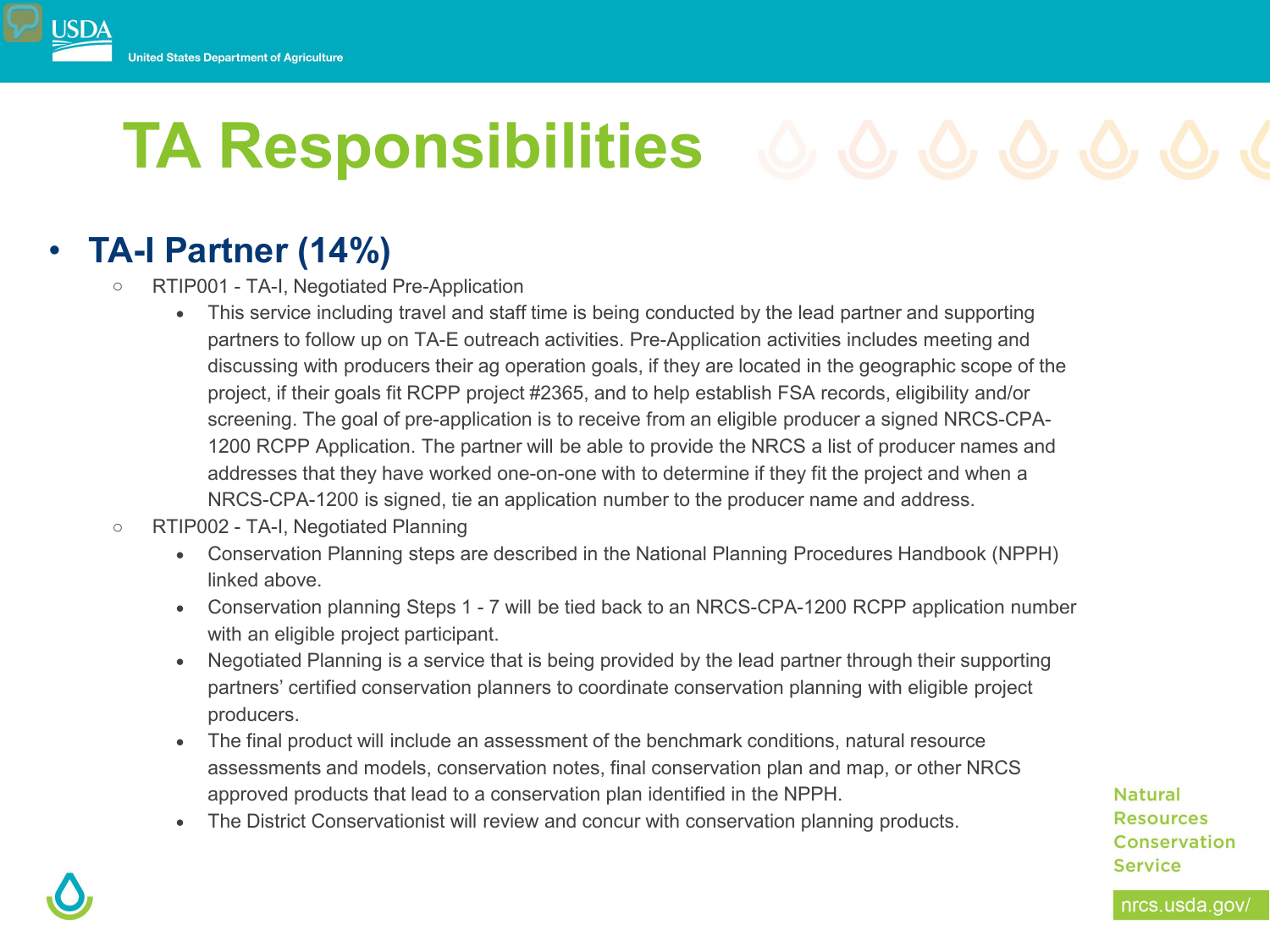## **Jnited States Department of Agriculture**

# **TA Responsibilities**  $\circledcirc$   $\circledcirc$   $\circledcirc$   $\circledcirc$   $\circledcirc$

## • **TA-I Partner(14%)**

- o RTIP003 TA-I, Negotiated Design
	- Conservation Planning Steps 5, 6, and 8 conservation practice designs and Implementation Requirements (IR) will be tied back to a project eligible NRCS-CPA-1200 RCPP application number.
	- Practice Designs/IRs will meet NRCS Standards and Specs found in the Minnesota eFOTG linked above.
	- Designs will be completed by TSPs or SWCD planners with job approval authority, or designs/IRs and will be reviewed for technical adequacy and approved by NRCS field staff with job approval authority.
- o RTIP004 TA-I, Negotiated Installation
	- Conservation Planning Step 8 practice installation will be tied back to an active NRCS-CPA-1202 RCPP contract number.
	- Oversight of practice installation will be conducted by SWCD staff with the skills and abilities to perform the task.
	- Implementation will follow the approved practice design/IR and meet conservation practice standards as described in the Minnesota eFOTG linked above.

**Natural Resources** Conservation **Service**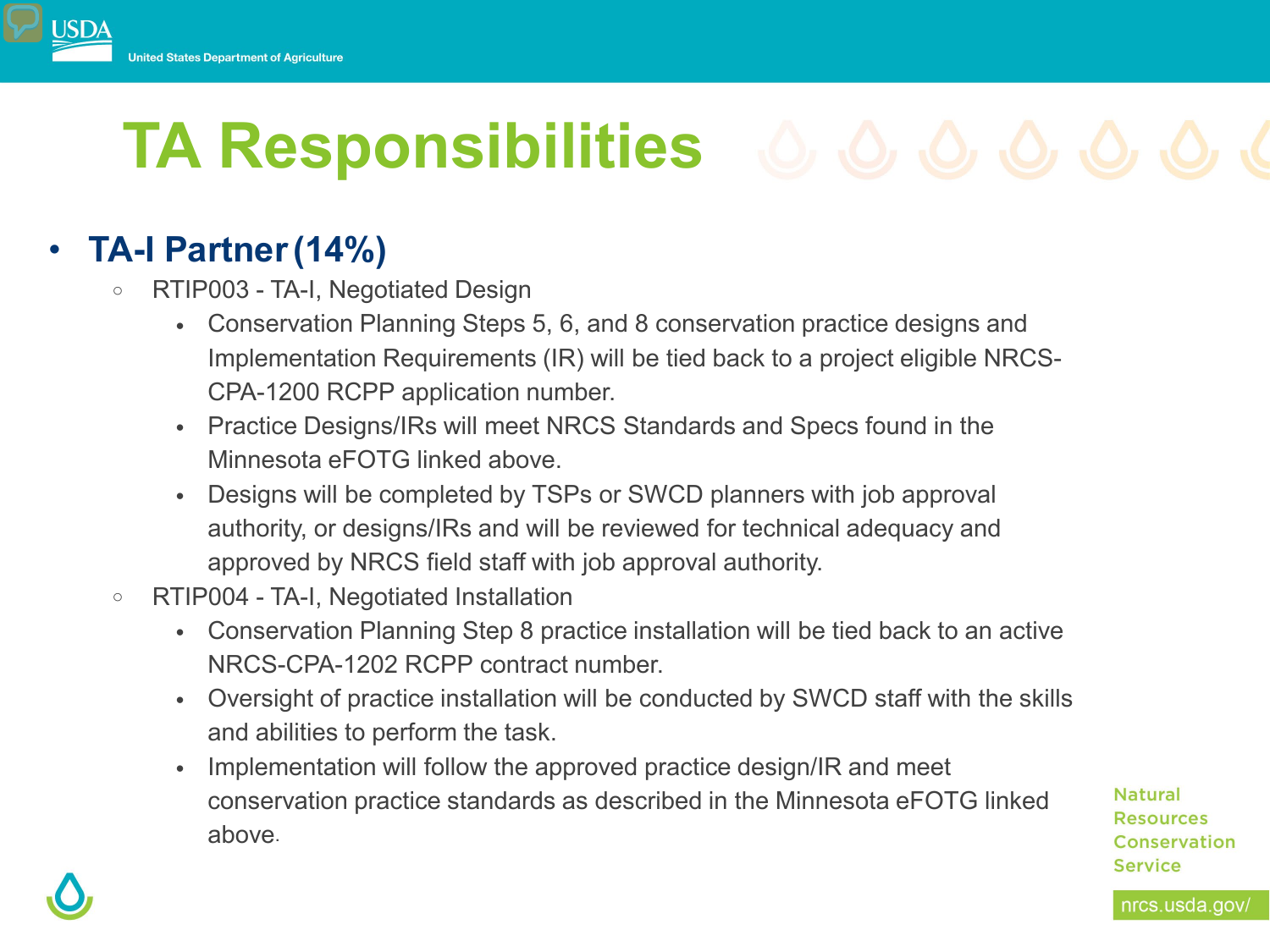

# **TA Responsibilities**  $\circledcirc \circledcirc \circledcirc \circledcirc \circledcirc \circledcirc$

## • **TA-I Partner (14%)**

- <sup>o</sup> RTIP005 TA-I, Negotiated Checkout
	- Conservation Planning Step 8 Conservation Practice Checkout will be tied back to an NRCS-CPA-1202 RCPP contract number.
	- Practice checkout will be conducted on-site by SWCD planning staff with appropriate job approval authority. If SWCD does not have job approval authority, NRCS will conduct checkout responsibilities. NRCS negotiated additional TA-I as a result.
	- NRCS General Manual 450, Party 407, Subpart B policy (NRCS) eDirectives - Part 407 - Documentation, Certification, and Spot [Checking \(usda.gov\)\) will be followed to red-line final implemente](https://directives.sc.egov.usda.gov/viewerFS.aspx?hid=37624)d designs/IR and will be reviewed by the District Conservationist prior to the NRCS applying technical adequacy to the NRCS-CPA-1245 Payment Application. Incomplete red-line checkouts will be returned to the SWCD staff before payment will be made to the producer.